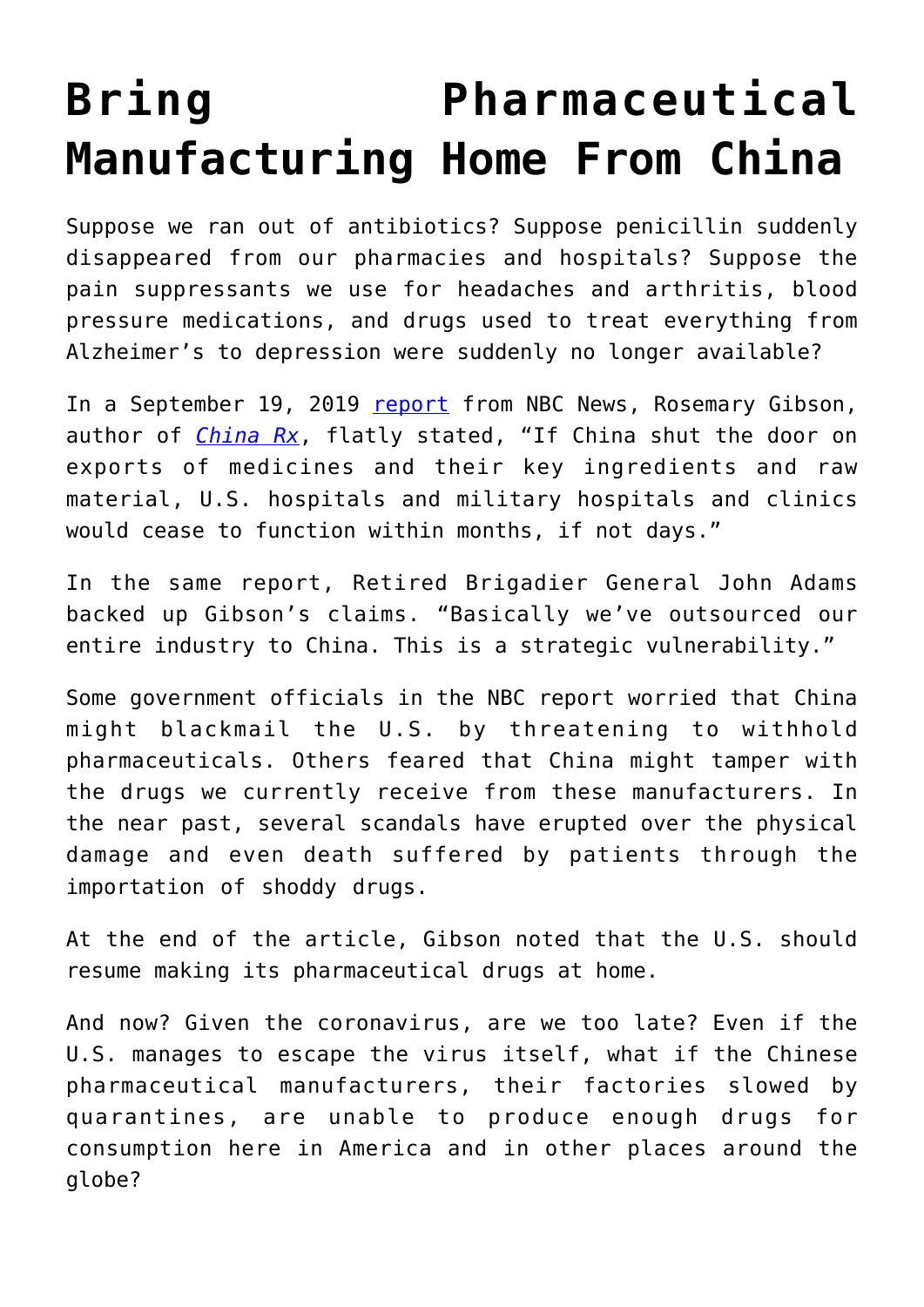Tim Morrison, a senior fellow at the Hudson Institute, wrote this grim observation in a recent [article](https://www.nbcnews.com/think/opinion/coronavirus-tests-u-s-medical-system-s-unhealthy-reliance-china-ncna1131211) for NBC News:

"Everything from antibiotics to chemotherapy drugs, from antidepressants to Alzheimer's medications to treatments for HIV/AIDS, are frequently produced by Chinese manufacturers. What's more, the most effective breathing masks and the bulk of other personal protective equipment — key to containing the spread of coronavirus and protecting health care workers — and even the basic syringe are largely made in China. The basic building blocks of U.S. health care are now under Xi's control."

We're in trouble.

The loss of these huge swatches of our pharmaceutical industry occurred because of globalism, because of the desire for cheap labor and corporate greed, and because the Chinese Communist Party deliberately set out to become the world's [pharmacy.](https://www.usnews.com/news/best-countries/articles/2018-05-08/trumps-quest-for-lower-drug-prices-may-provoke-china-trade-war-experts-warn) But it's too late in the present crisis to point accusatory fingers.

What can we as individuals do to prepare for a possible disastrous drop in our medical supplies?

Epidemic reporter Laurie Garrett offers these practical tips and others for combatting all viruses in an *Epoch Times* video "[Coronavirus in China](https://www.theepochtimes.com/coronavirus-in-china-epidemic-reporter-laurie-garrett-explains-the-tough-realities-the-possibility-of-a-global-pandemic_3238895.html)":

- Stock up on paper towels and disinfectant sprays. If the coronavirus breaks out in the U.S., you will need these items. Wipe down whatever you touch – door knobs, cell phones – before another person touches it. Above all, in case of a viral outbreak, even in the case of ordinary flu, do not share hand towels with family members. This is a sure way to pass along a virus.
- Cough into your armpit, never your hand.
- After a certain time some say as low as four hours face masks lose their efficacy. As we breathe into them,